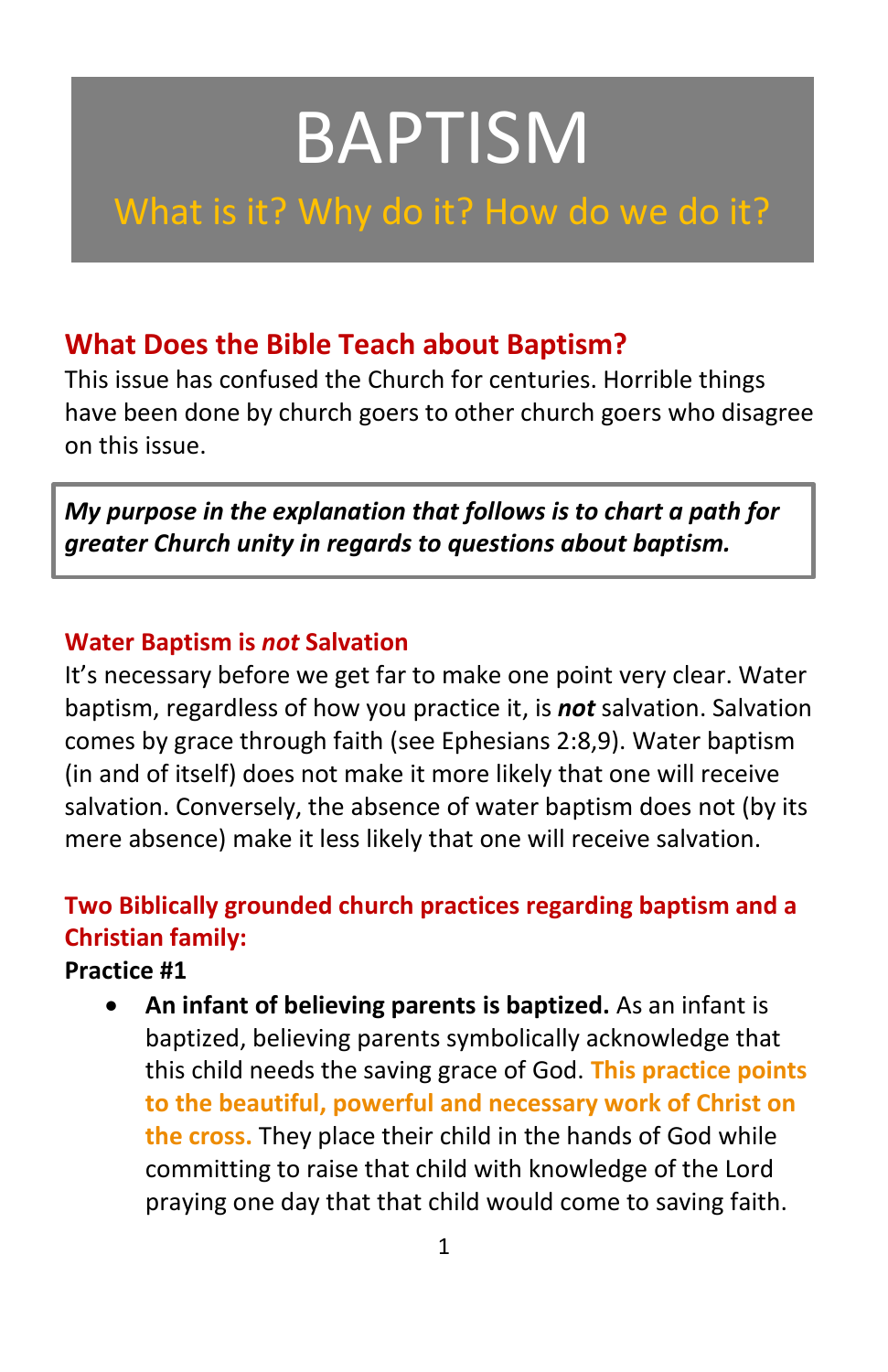God-willing, that **infant grows to make the faith of their parents their own**, they commit to membership with a local church family which includes a public profession of faith, acknowledging the prayer offered during the symbol of infant baptism now coming to the fruition of a regenerated soul through personal faith.

#### **Practice #2**

- **An infant of believing parents is dedicated.** An infant (or young child) of believing parents is formally prayed for in a service among believers while the parents promise before the church family that they'll raise this child with a knowledge of the Lord.
- God-willing, that infant grows to **make the faith of their parents their own**. After that occurs that **individual presents themselves for baptism**. This believer baptism gives public thanks to the Father for the work of regeneration in this person's soul. **This practice points to the beautiful, powerful and necessary work of Christ on the cross.**

**What about baptism in a context** *outside* **Christian upbringing?** Both of these practices exist within the context of a Christian family. **For one who grows up apart from a Christian family and one day steps into a saving relationship with Jesus, believer baptism is appropriate for this person. Those who practice infant baptism** *and* **those who practice infant dedication agree on this point**. Yet, they may disagree on whether that believer baptism is more appropriately done through sprinkling of water or immersion.

*To be clear, the primary disagreement lies in how baptism is carried out in the context of a Christian upbringing. It is important to note that we have little to nothing written in scripture about baptism in the context of a Christian upbringing (that is second generation Christianity).*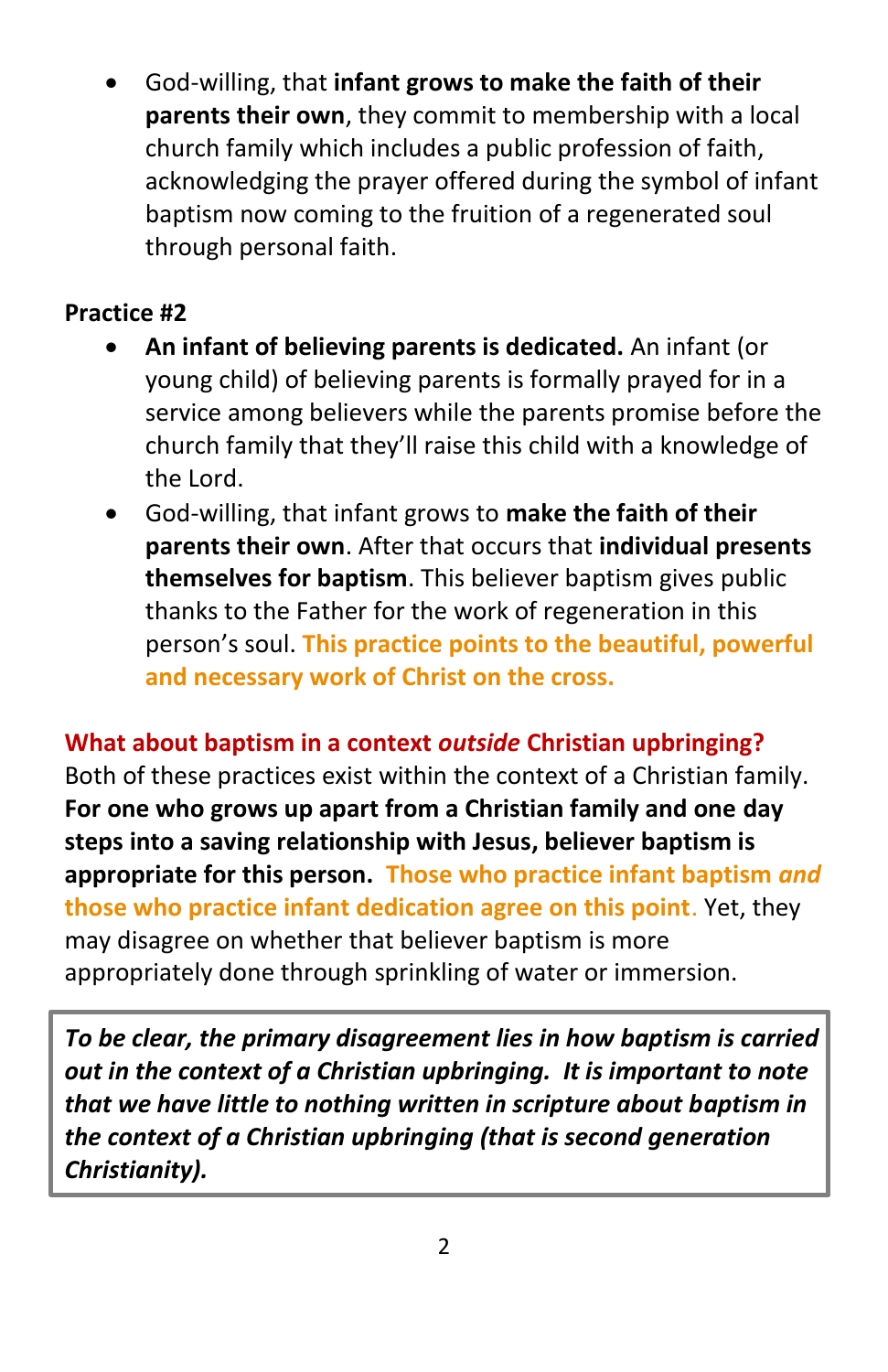When the New Testament was written, Christianity, as we understand it under the new Covenant, was new. This was first generation Christianity. The stories we find in the New Testament involving baptism were all closely connected with recent conversions in the context of first generation Christianity. While these stories offer anecdotal teaching about baptism amidst first generation Christianity, they offer little to no teaching regarding second generation Christianity (or baptism in the context of Christian upbringing). Acts 16:15 & 33 contain the only New Testament glimpses at second generation baptism – and they are only glimpses.

Therefore, finding resolution to the disagreement regarding baptism in the context of Christian upbringing is a tricky task. Given that there is no clear Biblical teaching on this specific point, we must learn what we can about baptism from the whole counsel of scripture and apply that humbly and carefully to the question at hand.

#### **What does the Old Testament say about baptism?**

Believe it or not, the Old Testament has a lot to say about baptism. Not that the word *baptism* is used at all, but that the concept at the heart of baptism is used frequently. It's used frequently in terms of the practice of circumcision. That may seem like a huge jump to you in this moment, so let's start at the beginning and move our way there one step at a time.

#### **What is Circumcision?**

**Circumcision** is the practice of cutting off the foreskin of the penis. This was typically done when a male baby was 8 days old.

Through Genesis 17 we learn that this was the practice that God commanded his people to do as part of His Covenant with them.

- God's part of the Covenant: I will be your God.
- People's part of the Covenant: Be circumcised.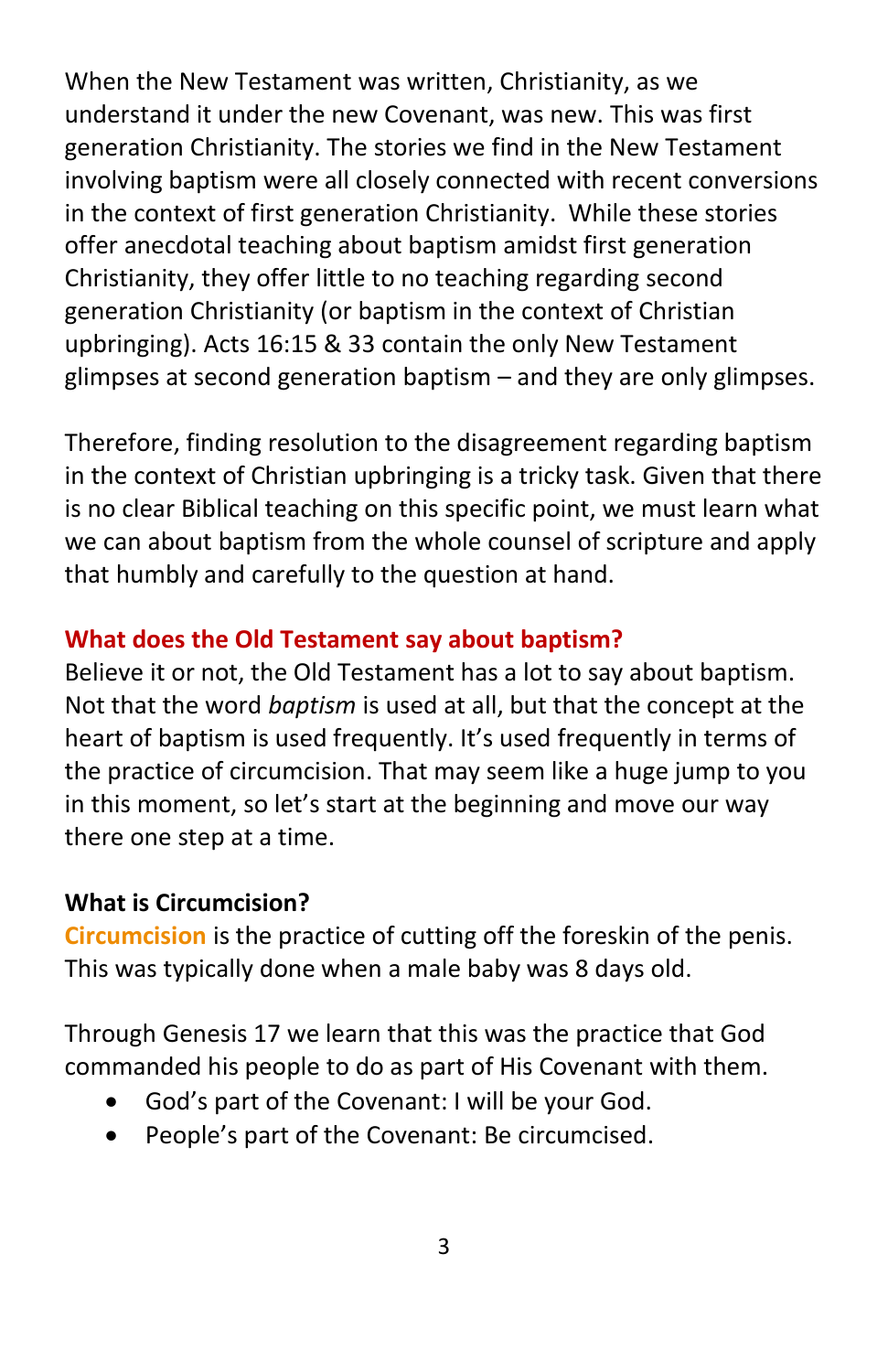On the surface, the people's part of this Covenant, while fairly peculiar, was also fairly easy. Through time we learn that there is more to this practice than the painful act of cutting. God intends this practice to be for His people **a physical symbol that points to a spiritual reality**.

Jeremiah 4:4 identifies this act as a matter of the heart, not the flesh. In doing so he is speaking of a circumcision of the heart. That is the spiritual reality of a cleansed heart.

**Jeremiah 4:4:** *Circumcise yourselves to the LORD, circumcise your hearts, you people of Judah and inhabitants of Jerusalem*

Jeremiah 9:25-27 further distinguishes between the **circumcision of the flesh (the physical symbol)** and the **circumcision of the heart (the spiritual reality of a cleansed heart)**.

**Jeremiah 9;25-27:** *<sup>25</sup> "The days are coming," declares the LORD, "when I will punish all who are circumcised only in the flesh— <sup>26</sup> Egypt, Judah, Edom, Ammon, Moab and all who live in the wilderness in distant places.[\[a\]](https://www.biblegateway.com/passage/?search=Jeremiah+9%3A25-27+&version=NIV#fen-NIV-19202a) For all these nations are really uncircumcised, and even the whole house of Israel is uncircumcised in heart."*

Once this distinction is made it becomes clear to us that **while the physical symbol is fairly easy for one to accomplish, the spiritual reality is… well… impossible for fallen humanity to accomplish.** The Old Testament carries a consistent theme that while our part in God's Covenant is to have a cleansed heart, we are utterly incapable of holding up our end of the Covenant. We read story after story that reinforces this sad reality. Hope comes in God's promise of salvation, which begins in Genesis 3:15 and is beautifully but slowly developed throughout all of scripture. Our only hope is in the Promised One, the Messiah. Only He can circumcise our heart. **Circumcision throughout the Old Testament points to the beautiful, powerful and necessary work of Christ on the cross.**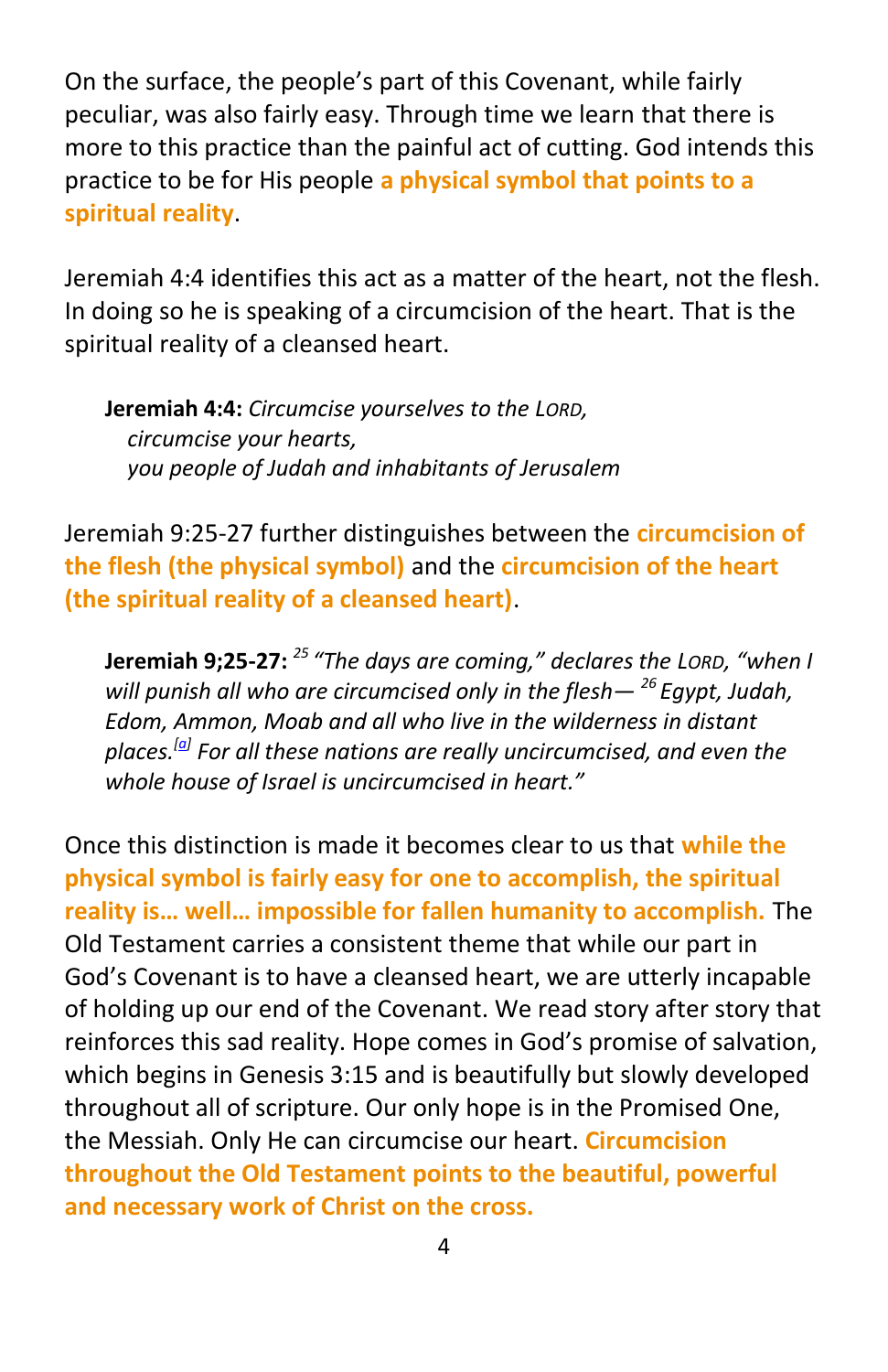Unfortunately this message gets muddled by God's people. The Jewish nation slips into placing priority on the physical symbol over the spiritual reality (to which it was intended to point). The physical symbol of circumcision becomes an "identifier" of God's people over and above that which points to the saving act needed for God's people.

#### **Enter… the New Testament**

Circumcision is still being practiced during the time of the New Testament. It continues to take place in the Jewish culture as one of many different symbolic practices that in some way pointed Jewish people to their need to be cleansed. The entire sacrificial system was another significant part of their culture that carried this symbolic message. One of the practices that had grown up within this context was the practice of ceremonial washing.

**Mark 7:3** - *The Pharisees and all the Jews do not eat unless they give their hands a ceremonial washing, holding to the tradition of the elders.* **John 2:6** - *Nearby stood six stone water jars, the kind used by the Jews for ceremonial washing, each holding from twenty to thirty gallons.*

This was yet another ritual that the Jews went through to serve as a reminder that they need to be cleansed from their sin.

#### **John the Baptist**

John the Baptist enters the scene. John takes this familiar theme (reminder that we need to be cleansed from our sin), adapts the practice of ceremonial washing to what I'll call *John the Baptist style ceremonial washing* (John was a radical guy. It's fitting that he would dunk the whole person in a body of water rather than neatly splash some part of them with water from a jar), and then adds a shocking message of urgency. John announces that he is the one prophesied to prepare the way for the Messiah and preaches a message of repentance.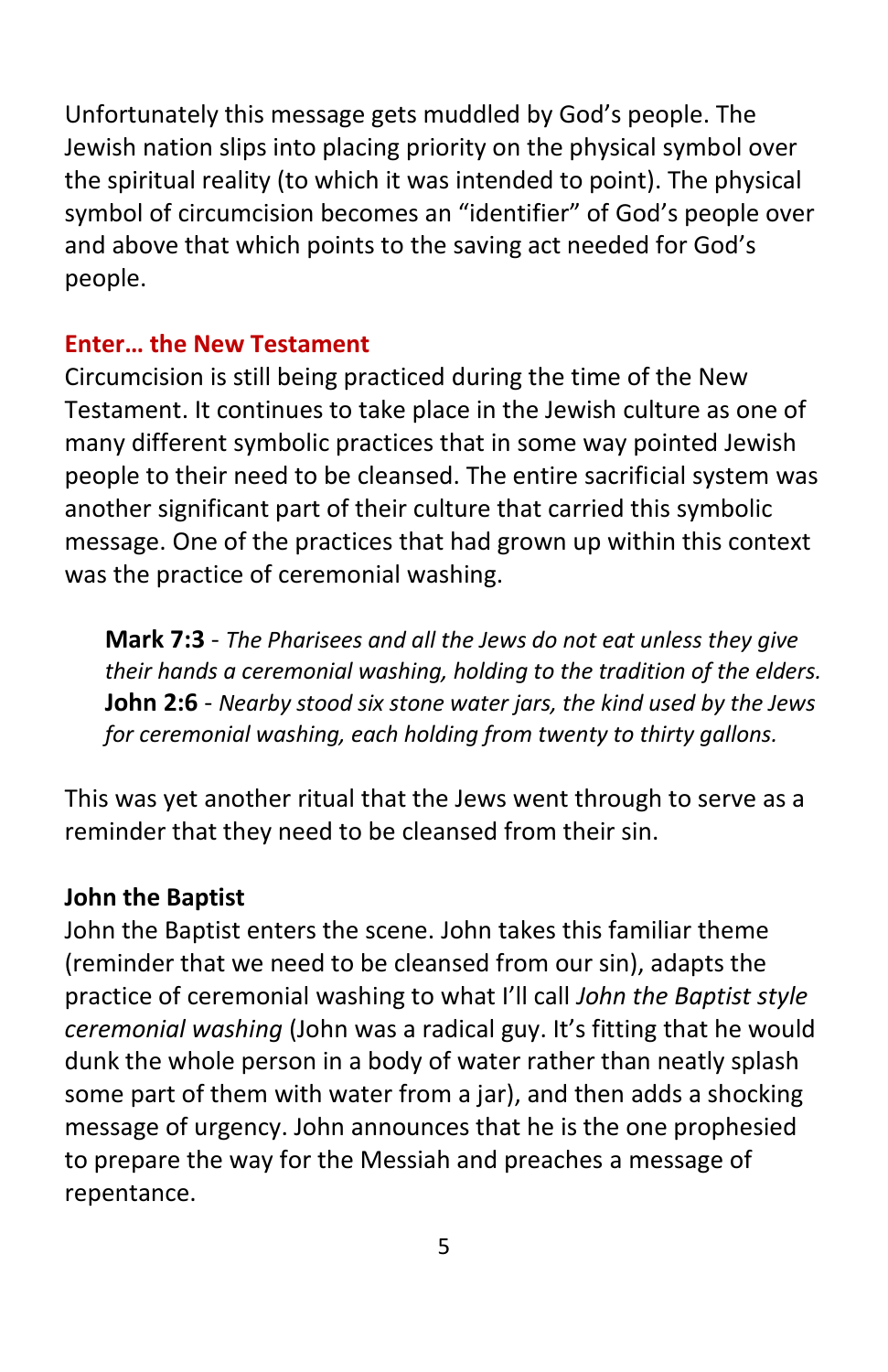**John 1:23** - *John replied in the words of Isaiah the prophet, "I am the voice of one calling in the wilderness, 'Make straight the way for the Lord.'"*

**Luke 3:3** - *He went into all the country around the Jordan, preaching a baptism of repentance for the forgiveness of sins.* (See also Matthew 3:1 and Mark 1:4.)

This baptism not only pointed to the need for cleansing but it involved the participant's willful step towards repentance as an appropriate way to prepare for the coming Kingdom.

Note John's clear distinction between the baptism he is doing (physical symbol) and the baptism that Jesus will bring (spiritual reality).

**Mathew 3:11**- *"I baptize you with water for repentance. But after me comes one who is more powerful than I, whose sandals I am not worthy to carry. He will baptize you with the Holy Spirit and fire.* (See also Mark 1:8, John 1:26, Luke 3:16.)

Water baptism is a physical symbol. Baptism of the Holy Spirit is a spiritual reality. Baptism of the Holy Spirit is the cleansing work of the Spirit applied to those who have placed faith in Jesus' work on the cross. *(This should not be confused with the Pentecostal belief in a second baptism of the Spirit. That is an entirely different discussion.)* **While the physical symbol is fairly easy to accomplish, the spiritual reality is impossible for fallen humanity to accomplish.** The spiritual reality is a gift from God. The Baptism of the Holy Spirit is applied by the grace of God (see Ephesians 2:8,9) through the faith of a believer.

Baptism of the Holy Spirit is the cleansing work of the Spirit. **Does this sound familiar?** Think back to circumcision. **We defined Circumcision of the Heart as the spiritual reality of a cleansed heart.**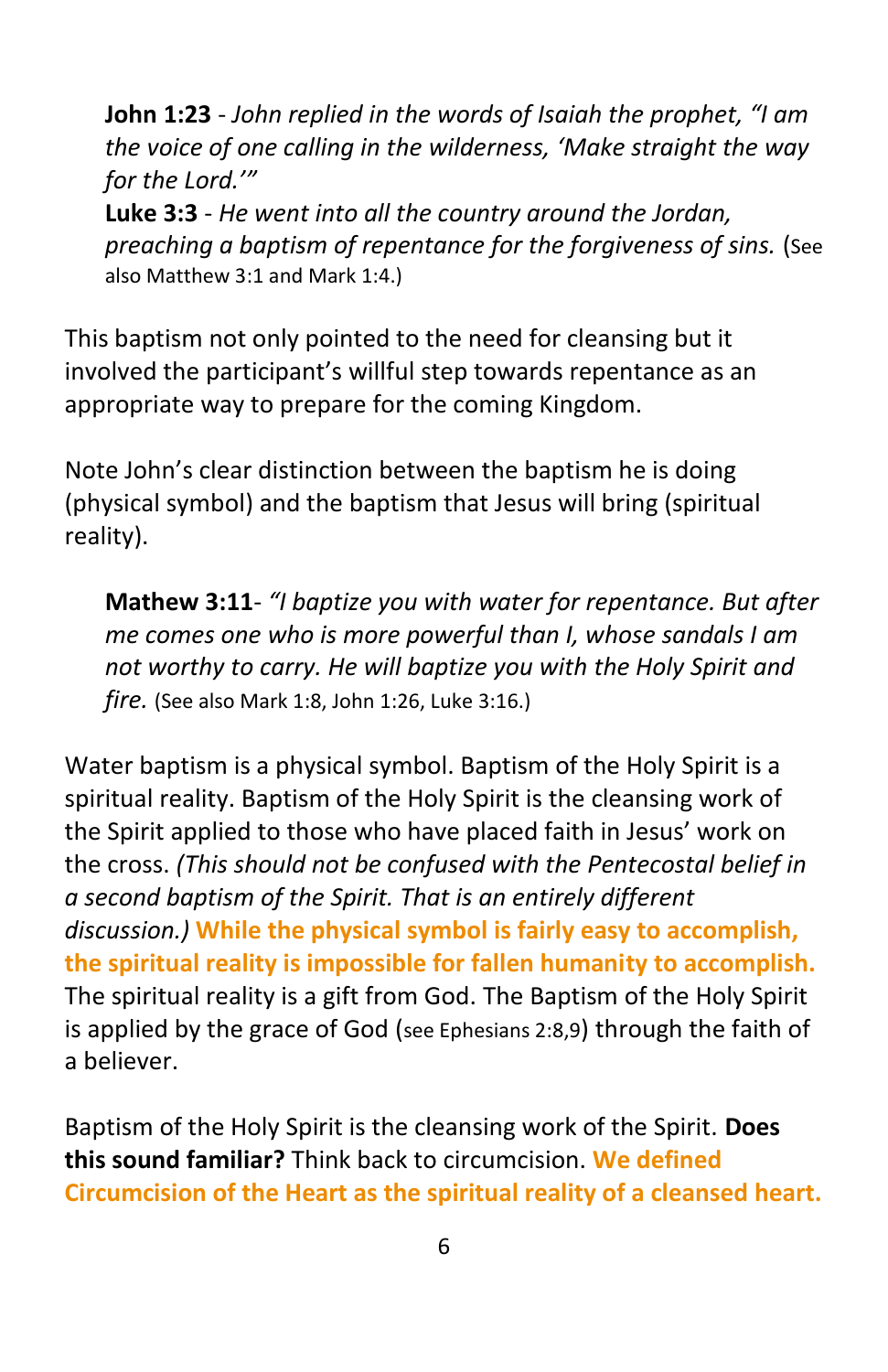*Circumcision of the Heart and Baptism of the Holy Spirit are two ways of talking about the same spiritual reality.*

#### **The Baptism of Jesus**

**Matthew 3:16-17** - *As soon as Jesus was baptized, he went up out of the water. At that moment heaven was opened, and he saw the Spirit of God descending like a dove and alighting on him. And a voice from heaven said, "This is my Son, whom I love; with him I am well pleased."*

This is a shocking collision of *physical symbol* and *spiritual reality* before the very eyes of the on-looking crowd. They don't realize it then but the way that our heart is cleansed is through the Holy Spirit coming into our lives and applying Jesus's work of salvation on the cross to our life. When that happens we too receive God's blessing, *"This is my child whom I love, in whom I am well pleased"*. This is a beautiful and powerful scene in which Jesus is acting out for all to see… baptism in its fullness – *physical symbol* and *spiritual reality*.

#### **Paul Connects Circumcision and Baptism**

#### **Colossians 2:11-12** (with comments added)

*"… in him you were also circumcised* (circumcision of the heart – Romans 2:29), *in the putting off of the sinful nature*, *not with a circumcision done by the hands of men* (physical symbol) *but with the circumcision done by Christ* (spiritual reality – circumcision of the Heart), *having been buried with him in baptism* (dying to self, being spiritually cleansed, receiving Holy Spirit) *and raised with him through your faith in the power of God, who raised him from the dead."*

Notice that Paul speaks of *"the circumcision done by Christ"* and then further articulates it as *"having been buried with him in baptism"*. In